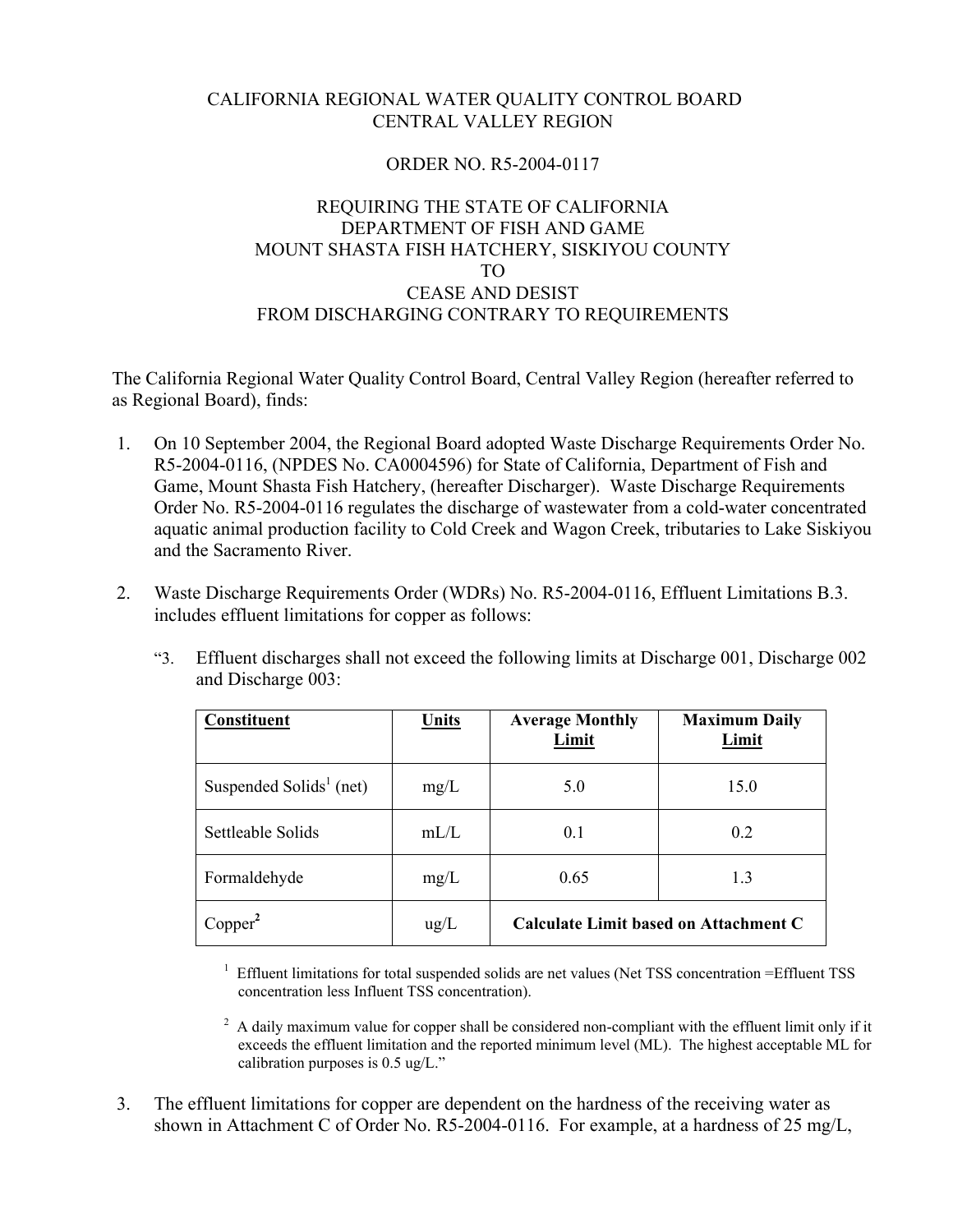the applicable acute and chronic copper criteria are 3.8 ug/L and 1.9 ug/L respectively. At hardness of 50 mg/L, these criteria increase to 7.2 ug/L (acute) and 3.6 ug/L (chronic) and at a hardness of 100 mg/L they are 13.4 ug/L (acute) and 6.7 ug/L (chronic).

- 4. The Discharger uses copper sulfate as a flush treatment to control external parasites and bacteria on fish. At the minimum flow through the Facility, and with the maximum use of copper sulfate per raceway, the calculated concentration in a five-hour discharge would be 32.1 ug/L total copper at Discharge 001. The Discharger conducted monitoring in 2003, taking grab samples during three copper treatments of one raceway at a time. The maximum reported concentration was 34.6 ug/L total copper in Discharge 001. Receiving water hardness at the time of sample collection ranged from 25.5 to 27.7. Based on review of the results, the Discharger threatens to violate the effluent limitations for copper.
- 5. The Discharger has requested a time schedule to come into compliance with the copper limit or to develop a substitute treatment to replace copper. Until a substitute treatment is developed the discharger indicates there would be a significant loss of fish as a result of parasite and bacterial infestations without the use of copper treatments. The Discharger has determined the minimum concentrations necessary to control the parasite and bacterial infestations and is actively pursuing the development of alternate treatments. The Discharger has also implemented changes in the treatment practices to minimize the concentration of copper in the discharge, such as treating only one raceway at a time.
- 6. California Water Code (CWC) Section 13385(h) and (i) require the Regional Board to impose mandatory minimum penalties upon dischargers that violate certain effluent limitations. CWC Section 13385(j) exempts certain violations from the mandatory penalties. CWC Section 13385(j)(3) exempts the discharge from mandatory penalties "where the waste discharge is in compliance with either a cease and desist order issued pursuant to Section 13301 or a time schedule order issued pursuant to Section 13300 or Section 13308, if all the [specified] requirements are met."

 In accordance with CWC 13385(j)(3), the Regional Board finds that the Discharger is not able to consistently comply with copper contained in the Waste Discharge Requirements Order No. R5-2004-0116. The copper effluent limitations are new requirements that became applicable to the permit after the effective date of adoption of the waste discharge requirements, and after 1 July 2000, for which new or modified control measures are necessary in order to comply with the limitation, and the new or modified control measures cannot be completed, and put into operation within 30 calendar days. As the copper limitations are based on existing Basin Plan water quality objectives that were adopted prior to 25 September 1995, compliance schedules for these effluent limitations must be placed in a Cease and Desist Order.

Operational changes or alternative treatment actions can be taken to correct the violations that would otherwise be subject to mandatory penalties under CWC Section 13385(h) and (i). The Discharger proposes to develop substitute chemicals or alternatives to treatment to reduce or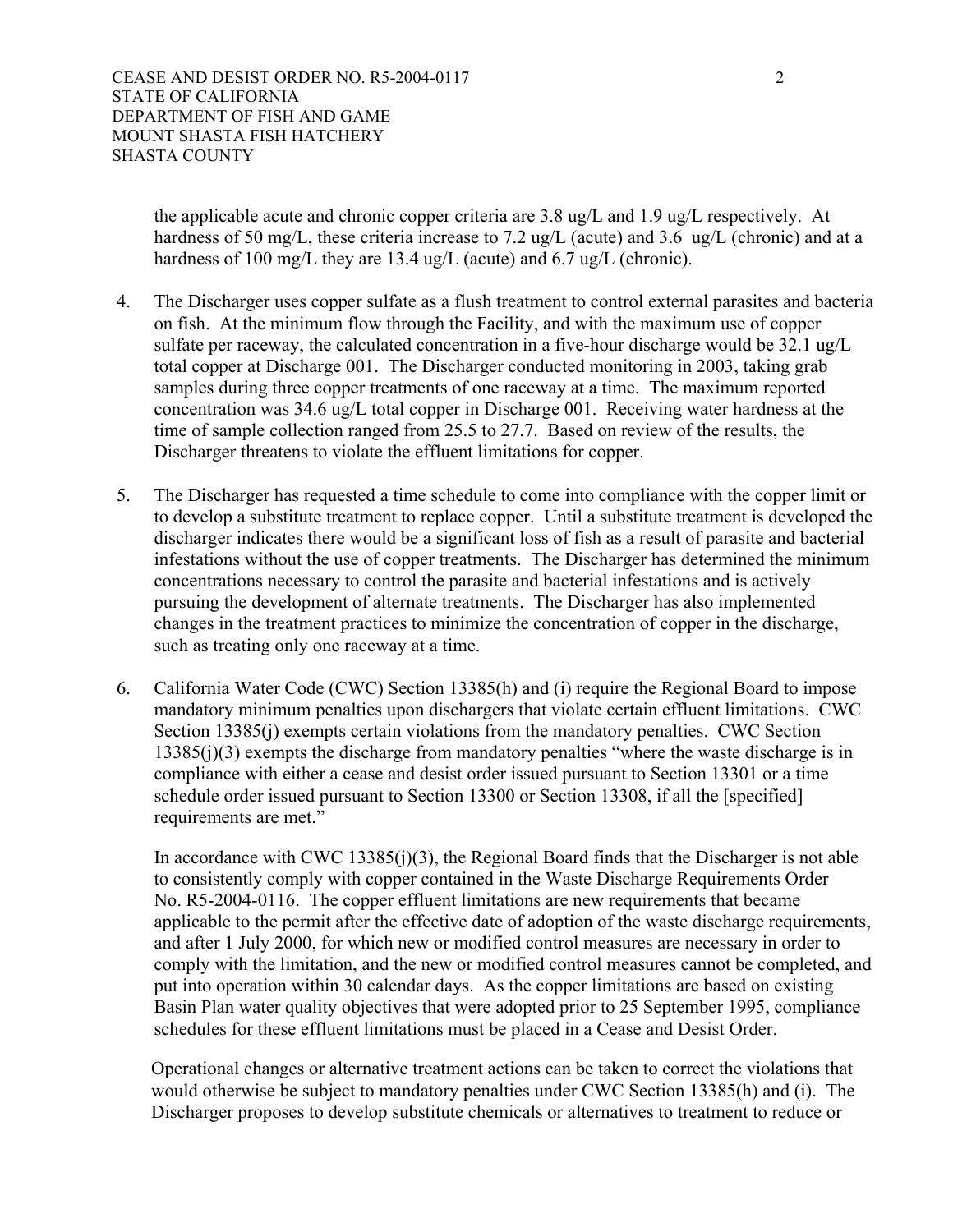eliminate the use of copper. The Discharger needs time to develop substitute treatments and can take reasonable measures to achieve compliance within five (5) years from the adoption date of the waste discharge requirements. Since the time schedule for completion of actions necessary to achieve full compliance exceeds one-year, interim requirements are included in this Order. A time schedule for compliance is included in this Order.

In accordance with CWC Section 13385(j)(3) this Order requires the Discharger to prepare and implement a pollution prevention plan pursuant to Section 13263.3 of the CWC. A pollution prevention plan addresses only those constituents that can effectively be reduced by source control measures. Copper can be reduced through source control measures.

 7. The interim limitation in this Order as a Maximum Daily Effluent Limit (MDEL) is based on the current operations and treatment practices. In developing the interim limitation, when there are less than ten sampling data points available, the USEPA Technical Support Document (TSD) recommends a coefficient of variation of 0.6 be utilized as representative of wastewater effluent sampling. The TSD recognizes that a minimum of ten data points is necessary to conduct a valid statistical analysis. The multipliers contained in Table 5-2 of the TSD are used to determine a MDEL based on a long-term average objective. In this case, the long-term average objective is to maintain, at a minimum, the current performance level. Therefore, when there are less than ten sampling points for a constituent, interim limitations are based on 3.11 times the maximum observed sampling point to obtain the MDEL. The data used to develop the interim effluent limitation is summarized in the following table:

| <b>INTERIM EFFLUENT LIMITATION</b> |                      |  |
|------------------------------------|----------------------|--|
| Number of Samples                  |                      |  |
| Minimum Concentration $(ug/L)$     | 7 Q                  |  |
| Maximum Concentration $(ug/L)$     | 34.6                 |  |
| Multiplier                         | 3.11                 |  |
| Interim (MDEL)                     | $107.6 \text{ ug/L}$ |  |

8. Section 13301 of the California Water Code states, in part:

"When a regional board finds that a discharge of waste is taking place or threatening to take place in violation of requirements or discharge prohibitions prescribed by the regional board or the state board, the board may issue an order to cease and desist and direct that those persons not complying with the requirements or discharge prohibitions (a) comply forthwith, (b) comply in accordance with a time schedule set by the board, or (c) in the event of a threatened violation, take appropriate remedial or preventative action. In the event of an existing or threatened violation of waste discharge requirements in the operation of a community sewer system, cease and desist orders may restrict or prohibit the volume, type, or concentration of waste that might be added to such system by dischargers who did not discharge into the system prior to the issuance of the cease and desist order. Cease and desist orders may be issued directly by a board, after notice and hearing, or in accordance with the procedure set forth in Section 13302."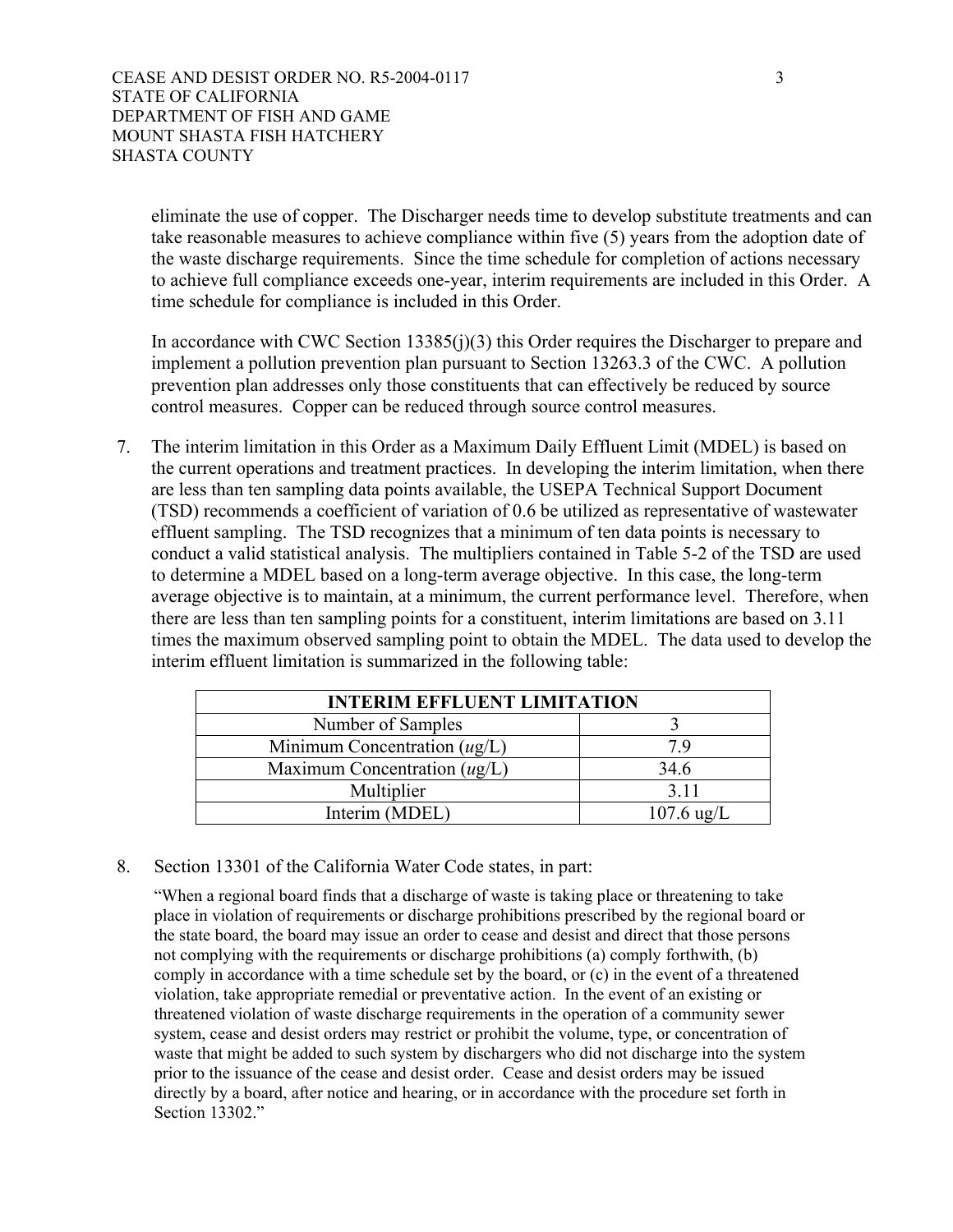- 9. Compliance with this Order exempts the Discharger from mandatory minimum penalties for violations of the copper limitations, in accordance with CWC Section 13385 (j)(3).
- 10. On 10 September 2004, in Rancho Cordova, California, after due notice to the Discharger and all other affected persons, the Regional Board conducted a public hearing at which evidence was received to consider a Cease and Desist Order pursuant to CWC Section 13301 to establish a time schedule to achieve compliance with waste discharge requirements in Order No. R5-2004-0116.
- 11. Issuance of this Order is exempt from the provisions of the California Environmental Quality Act (Public Resources Code, Section 21000, et seq.), in accordance with Section 15321 (a)(2), Title 14, California Code of Regulations.
- 12. Any person adversely affected by this action of the Regional Board may petition the State Water Resources Control Board to review this action. The petition must be received by the State Water Resources Control Board, Office of the Chief Counsel, P.O. Box 100, Sacramento, CA 95812-0100, within 30 days of the date in which the action was taken. Copies of the law and regulations applicable to filing petitions will be provided on request.

## **IT IS HEREBY ORDERED PURSUANT TO CALIFORNIA WATER CODE SECTION 13301, THAT:**

1. The Discharger shall comply with the following time schedule to assure compliance with Waste Discharge Requirements Order No. R5-2004-0116, Effluent Limitation B.3. for copper:

| Task                                                                                                             | Compliance Date     |
|------------------------------------------------------------------------------------------------------------------|---------------------|
| Pollution Prevention Plan <sup>1</sup> -Schedule to<br>develop operational changes and alternative<br>treatments | 1 January 2005      |
| Progress Reports <sup>2</sup>                                                                                    | 1 July of each year |
| <b>Achieve Full Compliance</b>                                                                                   | 1 September 2009    |
|                                                                                                                  |                     |

 $<sup>1</sup>$  The Pollution Prevention Plan shall meet the requirements specified in California Water Code</sup> Section 13263.3.

 $2\degree$  The progress reports shall detail what steps have been implemented to eliminate the use or reduce the discharge of copper to receiving waters, including alternative chemicals used to replace copper, and/or procedures and practices to minimize the concentration of copper in the discharge.